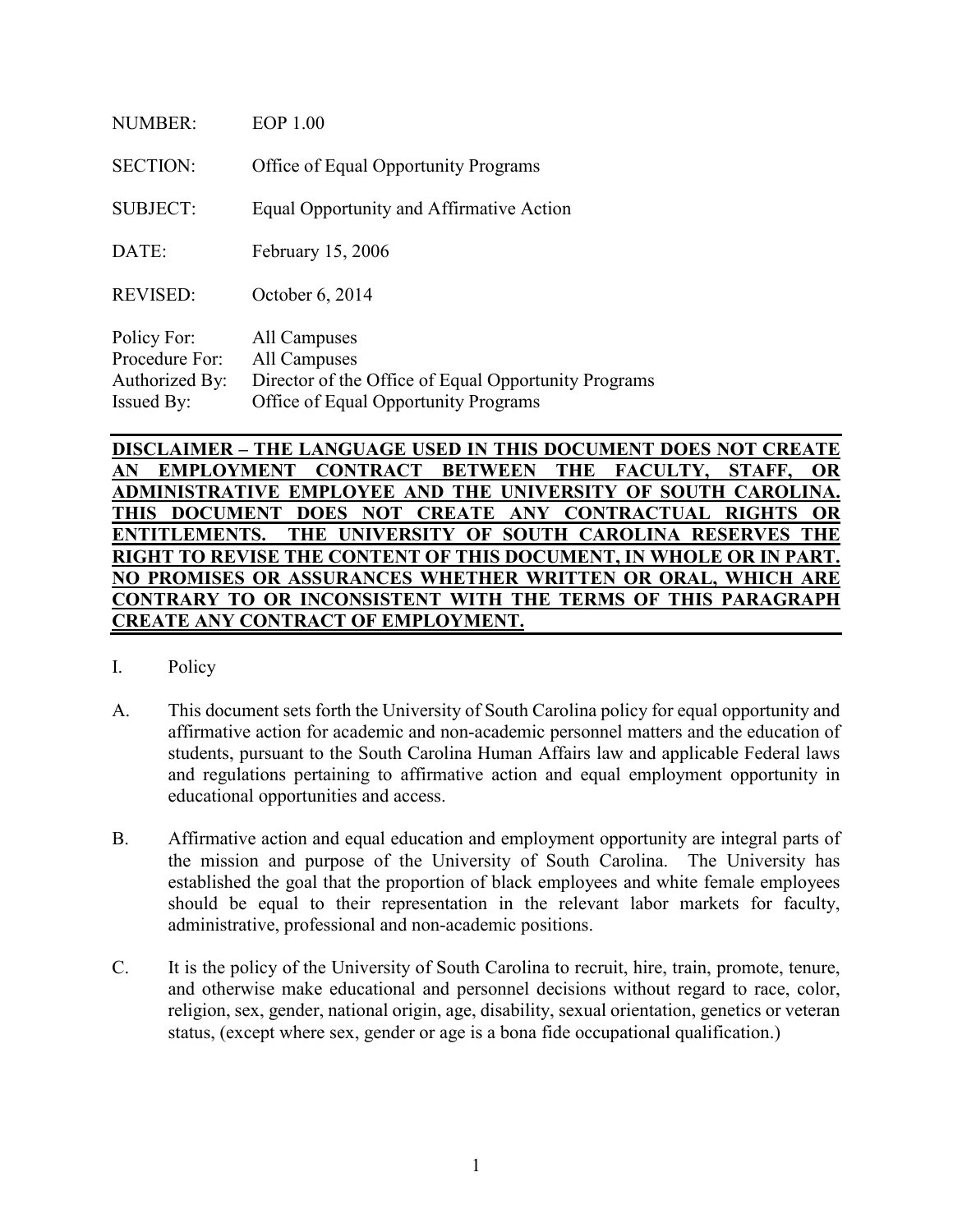### D. Administrative Responsibility

- 1. The President, operating through the Office of Equal Opportunity Programs, and with the best efforts of all faculty, staff, and administrators, has overall responsibility for compliance with Federal and State laws and regulations governing affirmative action and equal opportunity.
- 2. The Executive Assistant to the President for Equal Opportunity Programs advises the President and other administrative officers in matters of policy related to affirmative action, equal employment opportunity, and educational access and opportunity.
- 3. Affirmative Action Coordinators are appointed for each campus by the Chancellor or Dean of the campus. The Affirmative Action Coordinators work in conjunction with the Office of Equal Opportunity Programs on all matters relating to affirmative action, educational access/opportunity and equal employment opportunity.
- 4. The Executive Vice President for Academic Affairs and Provost and the chief academic officer for each campus bear primary responsibility for the attainment of affirmative action goals for academic employees and for ensuring that policies, procedures, and practices within the academic area are consistent with federal and state equal employment opportunity, and educational access/opportunity laws, rules, and regulations.
- 5. The Vice President for Human Resources and the human resources officer on each campus bear primary responsibility for the attainment of affirmative action goals for administrative and staff employees and for ensuring that policies, procedures, and practices within those areas are consistent with federal and state equal employment and affirmative action laws, rules, and regulations.
- 6. The Secretary of the Board of Trustees ensures that all contracts signed in the name of the University contain affirmative action/equal employment opportunity terms and conditions as required by State and Federal laws, rules, and regulations.
- 7. The Department of Facilities ensures that all contract work related to capital expenditure building projects meets federal and state requirements established for contracting firms in the university's affirmative action program and equal employment opportunity policy.
- 8. The Vice President for Finance and Planning is responsible for a purchasing program that includes consideration of firms operated by women and minorities, and for ensuring that all vendors doing business with the University are aware of the University's compliance with Federal and State Equal Opportunity/Affirmative Action Policy.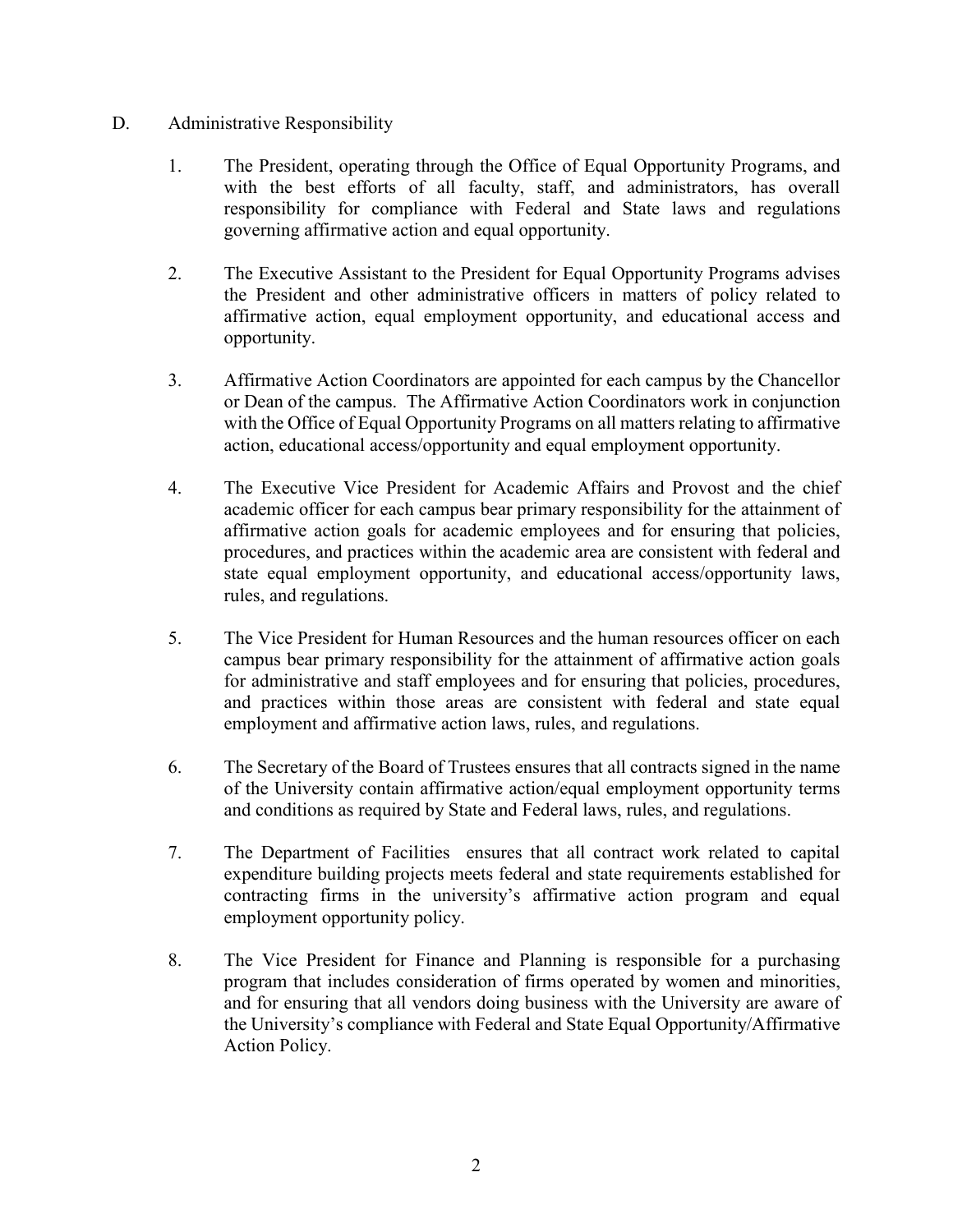- 9. All other administrators, faculty, and staff within the University who have responsibility for employment and promotion decisions have responsibility for compliance with the equal opportunity/affirmative action program within their area of responsibility. Performance reviews of administrators and hiring supervisors must include consideration of their progress toward meeting equal opportunity/affirmative action goals.
- 10. The Affirmative Action Advisory Committee advises the President, the Executive Assistant to the President for Equal Opportunity Programs, and other key administrators on matters of equal employment opportunity and affirmative action.

### II. Procedure

- A. Dissemination of Policy
	- 1. At the beginning of each academic year, the Equal Opportunity and Affirmative Action policy is reaffirmed in a memorandum from the President to all employees within the University of South Carolina. This memorandum addresses the obligations of hiring officials to carry out the University's policies and procedures on affirmative action and equal employment opportunity.
	- 2. The Equal Opportunity and Affirmative Action policy is addressed at departmental, administrative, and other staff meetings.
	- 3. The Executive Assistant to the President for Equal Opportunity Programs or campus affirmative action coordinator ensures that copies of equal employment opportunity posters are prominently displayed in strategic locations on all campuses.
	- 4. The University's Affirmative Action Plan is available for inspection in the Office of Equal Opportunity Programs and the Thomas Cooper Library on the Columbia campus.
	- 5. New employee orientation programs include information on the University's Equal Opportunity and Affirmative Action policy and program.
	- 6. The Equal Opportunity and Affirmative Action policy applies to all campuses of the University and is available to all employees online at [http://www.sc.edu/policies.](http://www.sc.edu/policies)
	- 7. Training for supervisors includes a segment on the supervisor's role in promoting and implementing the University's Equal Opportunity and Affirmative Action policy and plan. Particular attention is paid to the supervisor's responsibility in the recruitment of new employees.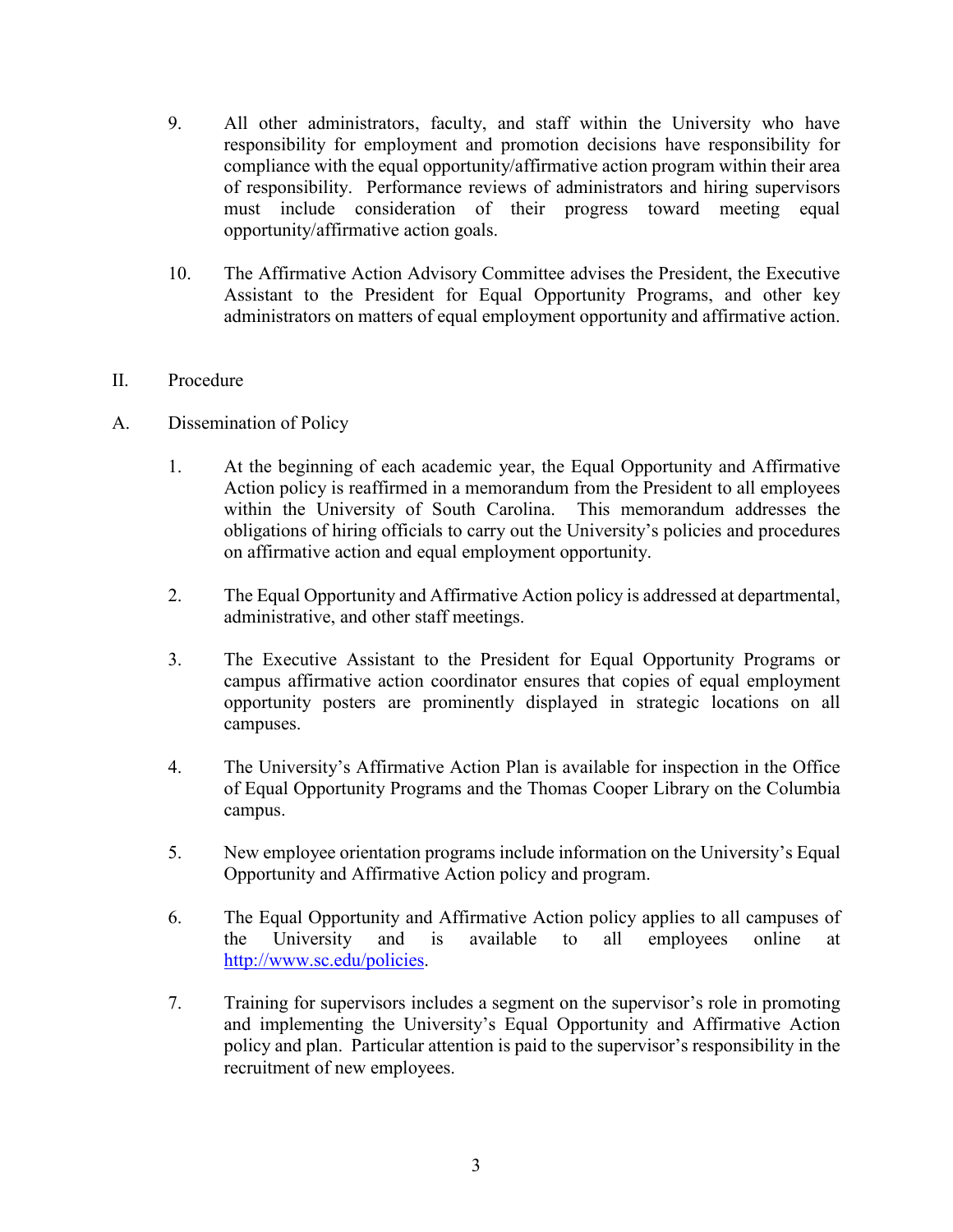- 8. The Director of Printing and Publications ensures that the following statement is included in all bulletins, catalogs, application forms, and formal announcements distributed by the University: "The University of South Carolina does not discriminate in educational or employment opportunities or decisions for qualified persons on the basis of race, color, religion, sex, gender, national origin, age, disability, sexual orientation, genetics or veteran status. The University of South Carolina System has designated as the ADA and Section 504 Coordinator, the Executive Assistant to the President for Equal Opportunity Programs."
- 9. The Executive Vice President for Academic Affairs and Provost, the chief academic officer for each campus, and the Vice President for Human Resources ensure that all employment advertising includes the notation: "The University of South Carolina is an affirmative action/equal opportunity institution. Women and minorities are encouraged to apply."
- 10. The Vice President for Finance and Planning and the Department of Facilities are responsible for ensuring that contractors, subcontractors, and vendors are advised, in writing, of the University's responsibilities under the affirmative action program and that the equal opportunity clause stated in paragraph 9 is incorporated in all purchase orders, leases, and contracts.
- B. Faculty Personnel

The Executive Vice President for Academic Affairs and Provost or chief academic officer on each campus must ensure that all faculty vacancies are filled in a manner that complies with all affirmative action/equal employment opportunity requirements.

All candidates for faculty positions must be considered on the basis of qualifications without regard to race, color, religion, sex, gender, national origin, age, disability, sexual orientation, genetics or veteran status.

- 1. Recruitment In cooperation with the Executive Assistant to the President for Equal Opportunity Programs or campus affirmative action coordinator, the responsibility of each department chairs or dean is:
	- a. to use their best efforts to see that qualified women and minorities are part of the applicant pool.
	- b. to advertise faculty vacancies in professional journals and other appropriate publications to reach qualified minorities and women. Advertisements must carry the statement: "The University of South Carolina is an Affirmative Action/Equal Opportunity Institution. Women and minorities are encouraged to apply."
	- c. As vitae are received, the hiring department must provide the EEO Data Reporting form to each candidate. This information is needed to complete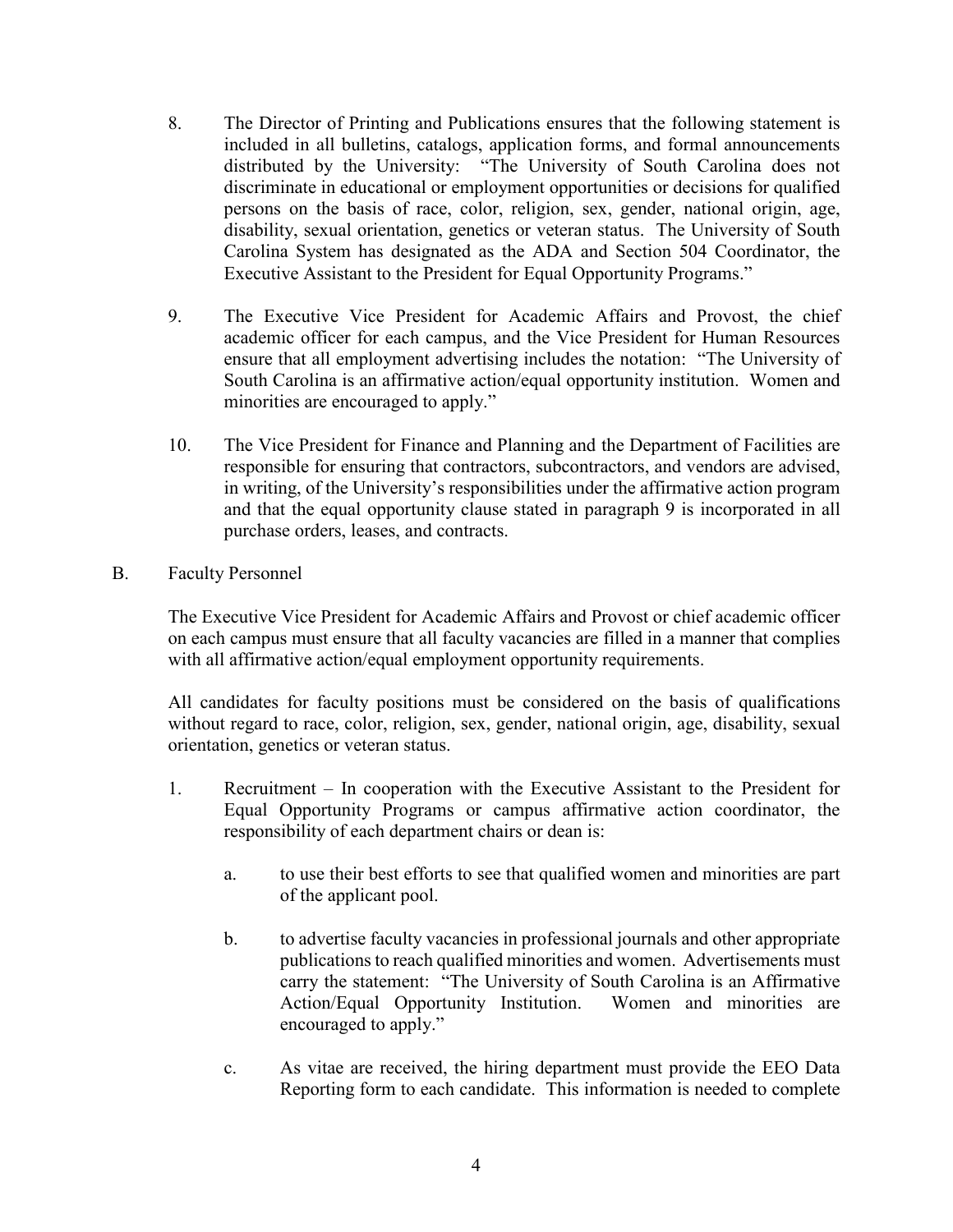state and federal reports and is an indicator of advertising and recruitment effectiveness. The EEO Data Reporting Form must bear the return address of the Office of Equal Opportunity Programs or the affirmative action coordinator of the campus.

- d. At the conclusion of the recruitment and selection process, the hiring department notifies the Office of Equal Opportunity Programs or the campus affirmative action coordinator to return the EEO Data Reporting forms so the department may prepare the EEO Summary of the Process of Recruiting.
- e. The dean or department chair may refuse to approve an appointment until reasonable steps have been taken to seek women and minorities for vacancies in departments in which protected classes are underutilized. The dean or department chair may require the search to be reopened or may review documentation of the search process.
- 2. Candidate Materials
	- a. Vitae and other materials submitted by candidates in the course of a faculty search must be maintained by the hiring department for three years. In the event a complaint is filed, all supporting documentation must be retained until the complaint has been resolved.
	- b. A copy of all faculty position advertisements must be provided to the Office of Equal Opportunity Programs or campus affirmative action coordinator at the beginning of each search.
	- c. Applicant flow data for faculty positions is analyzed annually by the Office of Equal Opportunity Programs to determine discriminatory trends, if any, and to work with departments to correct disparities.
- 3. Hiring Deans monitor department chairs in the following affirmative action/equal employment areas:
	- a. to ensure hiring decisions concerning title and rank are based on the individual's qualifications relative to advertised requirements for the position.
	- b. to ensure hiring decisions are not influenced by unsupported assumptions about an individual's willingness or ability to relocate because of sex or race.
	- c. to ensure that departments who hire their own graduates provide equal consideration to all qualified graduates without regard to race, color,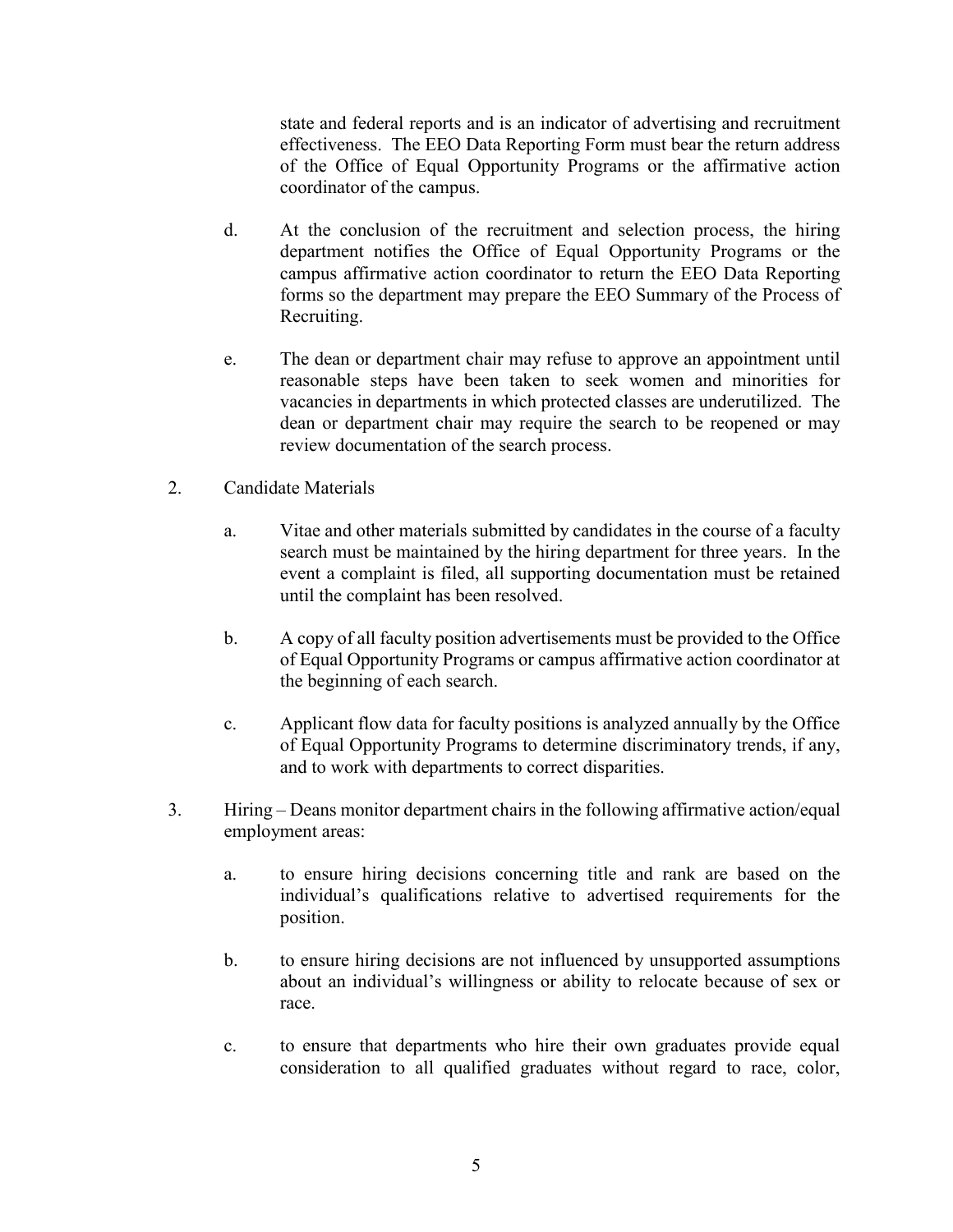religion, sex, gender, national origin, age, disability, sexual orientation, genetics or veteran status.

- d. to ensure that no preferential appointments are made of unqualified candidates over qualified candidates.
- e. A faculty member who fills a position on a temporary or visiting basis cannot be appointed to the position on a permanent basis without participating in a search.
- 4. The Executive Vice President for Academic Affairs and Provost or campus chief academic officer has final approval on all faculty appointments.
- 5. Compensation
	- a. Compensation for faculty positions is determined in a manner free from unlawful discrimination.
	- b. Rank and salaries of partner employees is based on non-discriminatory criteria applied separately to each individual's qualifications.
- 6. Tenure and Promotion

Candidates for tenure and/or promotion are considered without regard to race, color, religion, sex, gender, national origin, age, disability, sexual orientation, genetics or veteran status.

7. Sabbatical Leave

Applications for sabbatical leave are considered without regard to race, color, religion, sex, gender, national origin, age, disability, sexual orientation, genetics or veteran status.

8. Leave Policies

The University does not discriminate in the application of leave policies.

#### C. Administrative and Staff Employees

The Vice President for Human Resources bears primary responsibility for the attainment of equal opportunity/affirmative action goals for administrative and staff employees.

1. Recruitment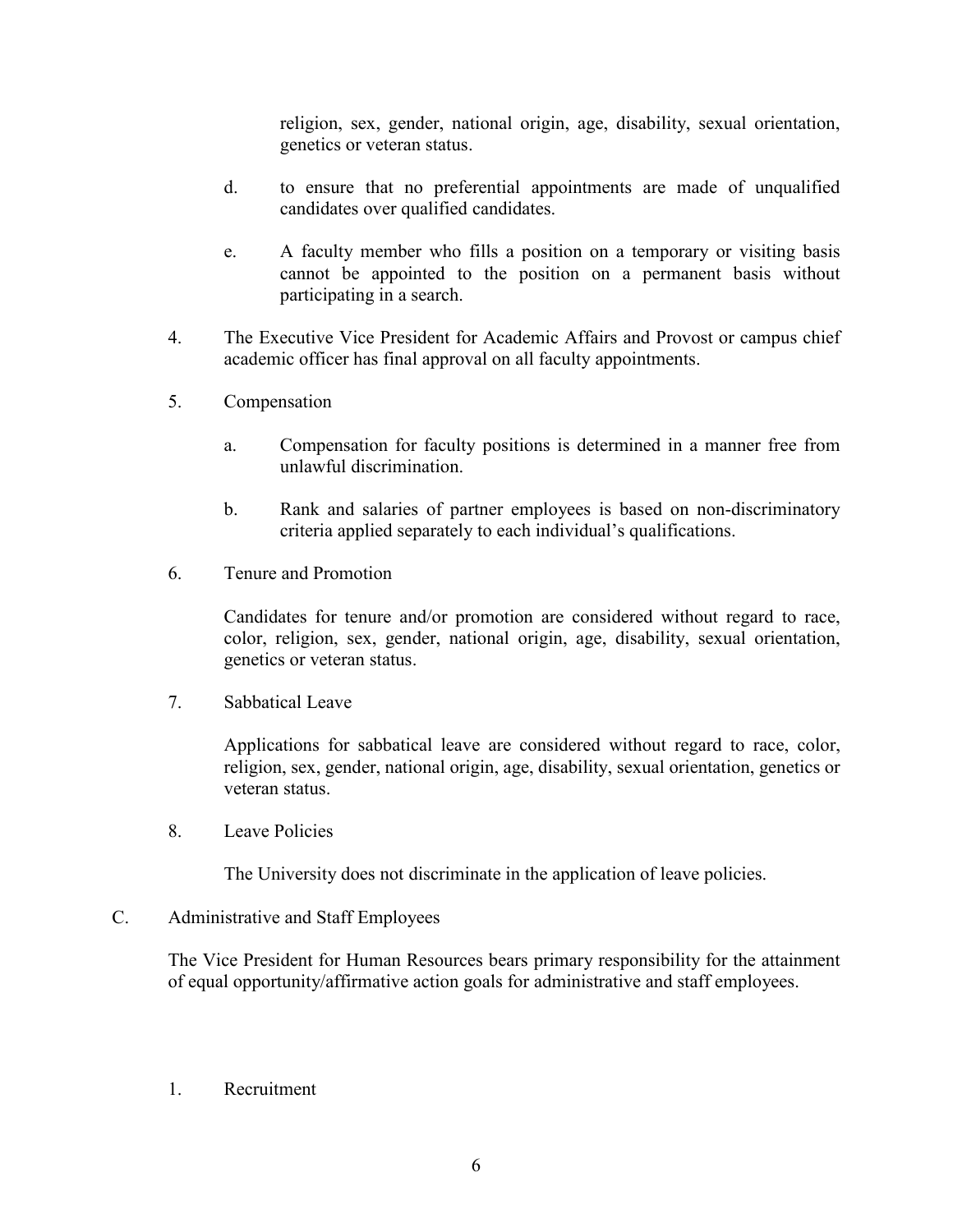- a. Applicants are considered by qualifications only, without regard to race, color, religion, sex, gender, national origin, age, disability, sexual orientation, genetics or veteran status.
- b. All full-time equivalent positions are advertised on the University web-site: [http://uscjobs.sc.edu.](http://uscjobs.sc.edu/)
- c. All classified staff vacancies are listed with the South Carolina Employment Security Commission and the South Carolina Office of Human Resources, as required by law.
- d. Four-year and regional campuses advertise their classified staff vacancies on the University web-site at [http://uscjobs.sc.edu,](http://uscjobs.sc.edu/) and with the local Employment Security Commission office and in local newspapers as appropriate. All advertisements must carry the statement: "The University of South Carolina is an Affirmative Action/Equal Opportunity Institution. Women and minorities are encouraged to apply."
- 2. Applications
	- a. Applications for classified staff positions are received online through USC Jobs. Hiring supervisors have access to the application information for all qualified applicants.
	- b. Applicants are considered on the basis of qualifications listed in the job advertisement without regard to race, color, religion, sex, gender, national origin, age disability, sexual orientation, genetics or veteran status (except where sex or age is a bona fide occupational qualification.)
	- c. The department interviewing the applicants must indicate the successful applicant and record the reasons for non-selection of other applicants. The campus Employment Office must maintain files on all applicants for three years. In the event a complaint is filed, all supporting documentation must be retained until the complaint has been resolved.
- 3. Hiring

Department directors monitor hiring supervisors in the following equal opportunity/affirmative action areas:

a. ensuring that hiring decisions are based only on the applicant's qualifications for the job as described in the job advertisement.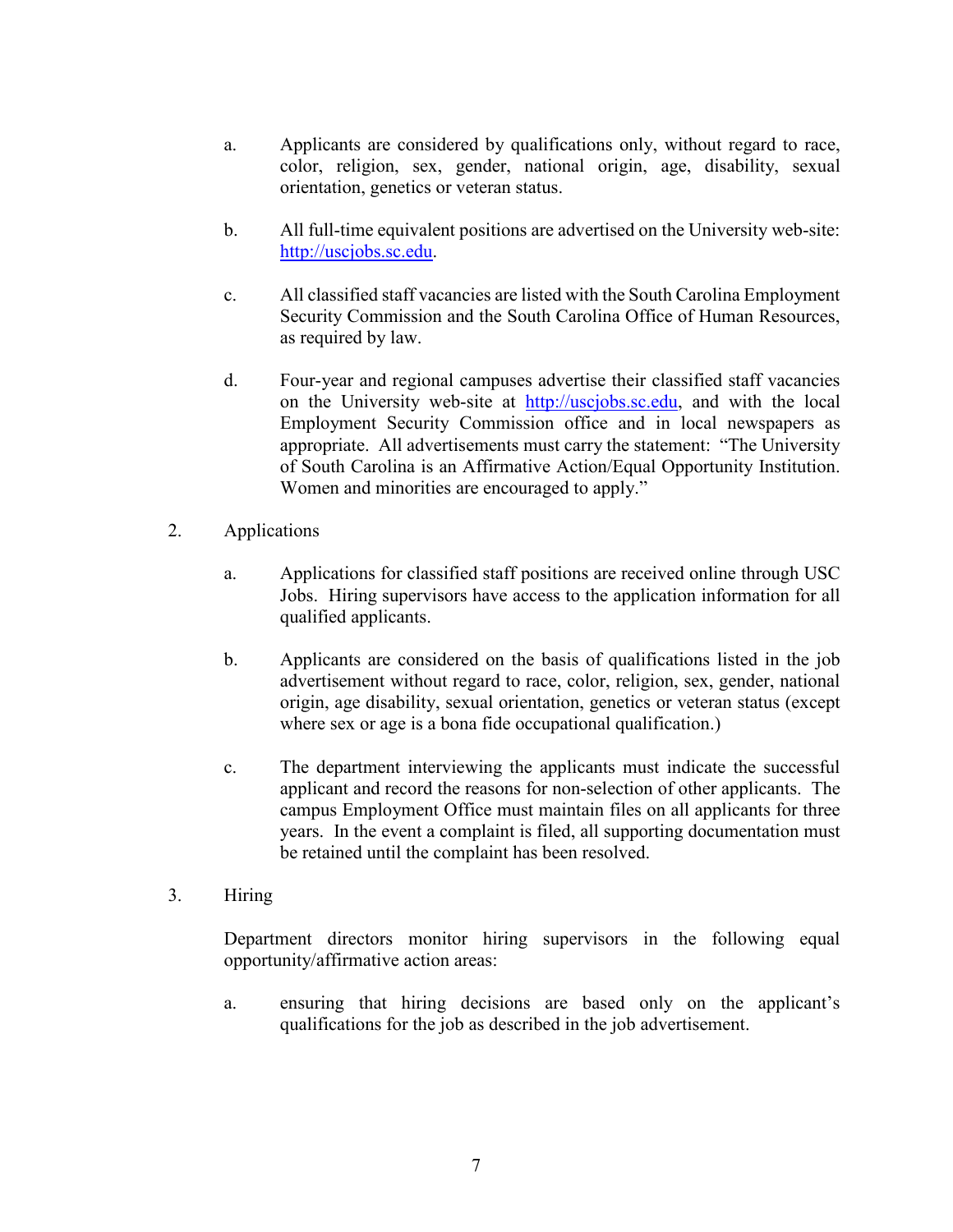- b. ensuring that hiring decisions are not influenced by unsupported assumptions about an individual's willingness or ability to relocate because of race, sex or gender.
- c. ensuring that no preferential appointments of unqualified applicants over qualified applicants are made.
- 4. Compensation
	- a. Compensation for classified staff is established by the South Carolina Office of Human Resources through the classification system.
	- b. The Division of Human Resources, in conjunction with the South Carolina Office of Human Resources, conducts periodic reviews of job descriptions of classified employees to identify and correct inequities in classification levels.
- 5. Promotions and Transfers
	- a. The Division of Human Resources and the human resource contacts within each department and campus administer staff promotion and transfer policies in a non-discriminatory manner.
	- b. Employees are encouraged to take advantage of online recruitment sources located at [http://uscjobs.sc.edu](http://uscjobs.sc.edu/) to learn of vacancies for which they qualify.
- 6. Professional Development

The University provides professional development opportunities to University personnel aimed at enhancing their performance. These programs are open to all employees.

7. Leave Policies

The University does not discriminate in the application of leave policies.

- D. Administrative Personnel (Unclassified)
	- 1. Recruitment
		- a. Recruiting for unclassified administrative vacancies is conducted online and through advertising in professional journals and/or other appropriate publications to reach qualified applicants of both sexes and minorities. Advertisements must carry the notation: "The University of South Carolina is an Affirmative Action/Equal Opportunity Institution. Women and minorities are encouraged to apply."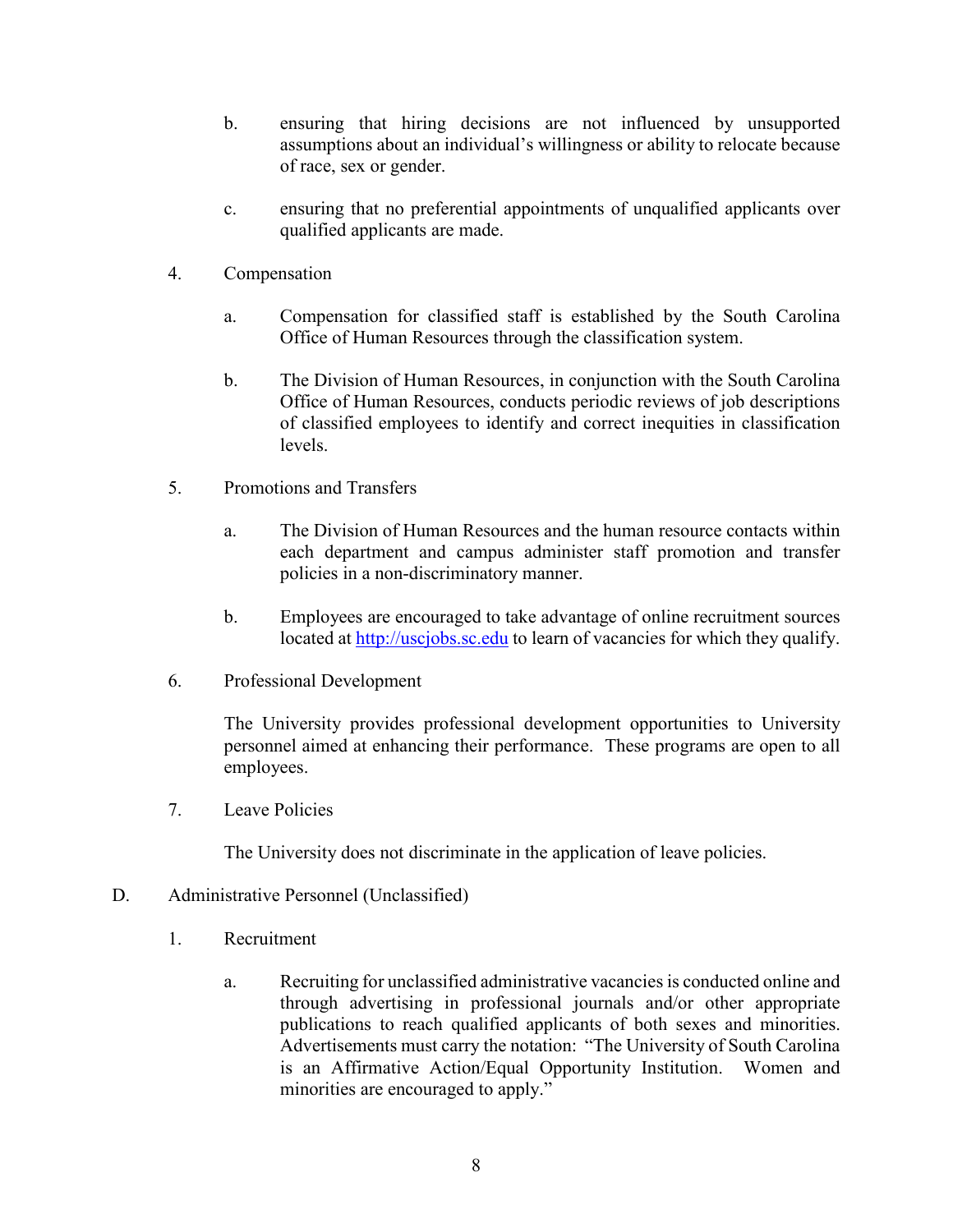- b. If a search committee is formed, the composition of the committee is representative of the University as a whole with regard to sex and race. Good faith efforts are made to ensure that women and minorities are included in the applicant pool.
- c. Exceptions to open recruitment may be made for administrative appointments of persons who serve in positions of trust to the University President (i.e. Chief Executive Assistant, General Counsel, etc.)
- d. Applicant flow data for administrative vacancies is analyzed annually by the Office of Equal Opportunity Programs to determine discriminatory trends, if any, and to work with departments to correct disparities.
- E. Complaint Procedures for Employees
	- 1. University employees who believe they have been discriminated against because of their race, color, religion, sex, national origin, race, disability, sexual orientation, genetics or veteran status are encouraged to report their complaint to their immediate supervisor, department chair, the EOP Office, the Employee Relations Office in the Division of Human Resources, or any Federal or State Regulatory Agency, i.e., South Carolina Human Affairs Commission (SCHAC), United States Equal Employment Opportunity Commission (EEOC).
	- 2. Complaints of unlawful discrimination reported to any USC official must be promptly reported to the EOP Office. Complaints will be investigated and a determination made as soon as practicable after their receipt.
	- 3. Complaints of illegal discrimination should be brought to the attention of appropriate University officials as soon as possible after an incident has occurred. If the complainant decides to file a complaint with an external agency after an internal review, statutory or regulatory time limits may preclude action by the external agency if the complaint is not filed timely. If a complaint of illegal discrimination is filed with a state (SCHAC) or federal regulatory office (EEOC), (OFCCP), (OCR), or State or Federal court, the EOP Office will immediately, upon notice from the State or Federal agency or court, cease to process the complaint internally and defer to the State or Federal agency/court all rights to process the complaint.
- F. Policy of Non-Reprisal

No person will be subjected to restraint, interference, coercion, or reprisal for filing a complaint, serving as a witness, or seeking information regarding the equal opportunity/affirmative action program of the University of South Carolina or for seeking information about remedies available to the requestor from external agencies.